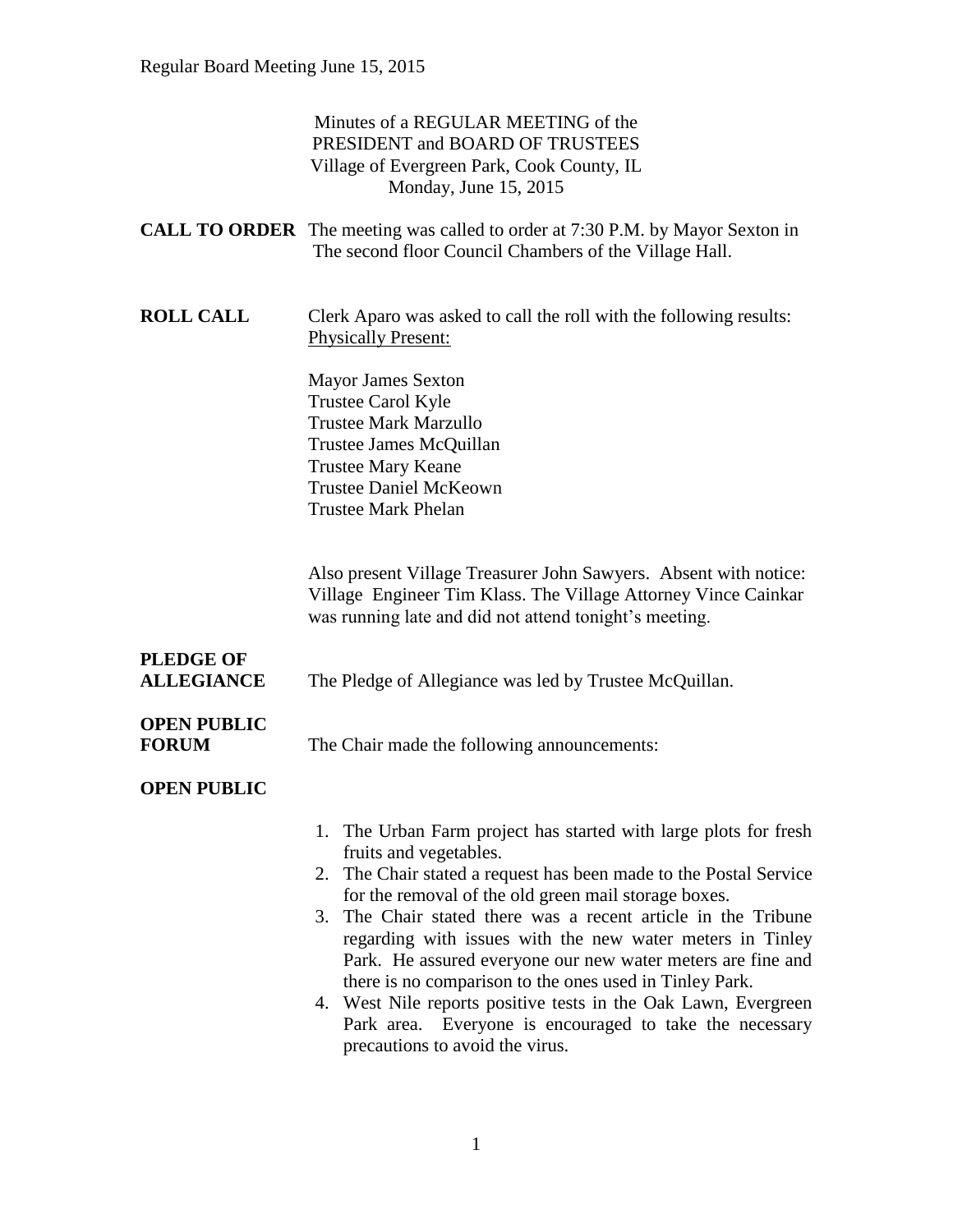- 5. Street resurfacing and concrete work in being done on California Avenue between  $87<sup>th</sup>$  and  $95<sup>th</sup>$  Streets. Completion is expected by July 1, 2015.
- 6. The Village is holding a photography contest for all ages. Residents should capture the true spirit of Evergreen Park in one of the four seasons. Information is available on the website and at the Village Hall.
- 7. The EP Farmers Market continues every Thursday from 7:00 am to 1:00 pm. at Yukich Field.
- 8. The Annual 5K run is Saturday, June 27, 2015 at Klein Park, registration is 7:30 am to 8:15 am and the run begins at 8:30 am.
- 9. The 26<sup>th</sup> Annual Day in the Park is Saturday, June 27, 2015 at 11:30 am – 9:00 pm at the Community Center.
- 10. The 47<sup>th</sup> Annual Independence Day Parade is Thursday, July 2, 2015 at 6:30 pm with fireworks at Duffy Park,  $92<sup>nd</sup>$  & Millard at dusk.
- 11. Special thanks to  $13<sup>th</sup>$  Ward Alderman, Marty Quinn and the Chicago City Council for passing an ordinance prohibiting sales of catalytic converts to junk peddlers, second hand dealers and pawn shops. New specific guidelines are in place for the sale/recycling procedures of the converters.

### **OPEN PUBLIC AUDIENCE** NONE.

## **REGULAR**

**AGENDA** Motion by Trustee Phelan second by Trustee Kyle to waive the reading of the minutes of the June 1, 2015 Regular Board Meeting of the President and Board of Trustees as presented and passed by unanimous voice vote and so ordered by the Chair.

### **EXECUTIVE SESSION REVIEW**

**6 MONTH** Motion by Trustee McQuillan second by Trustee Marzullo to maintain confidentiality after the six month review and not release the minutes from the (6) executive sessions of June 6, September 6, November 7 and 21, December 19, 2011 and April 2, and July 26, 2012. Upon roll call, voting YES: Trustees Kyle, Marzullo, McQuillan, Keane, McKeown and Phelan; voting NO: NONE. The motion was passed and so ordered by the Chair.

### **RESOLUTION**

**NO. 16-2015** Motion by Trustee Phelan second by Trustee McKeown, to approve **Resolution NO. 16-2015** with expenditures of the General Corporate Fund of \$ 451,323.75 and the Sewer and Water Fund in the amount of  $$ 241,725.01$  and the 95<sup>th</sup> Street TIF Fund,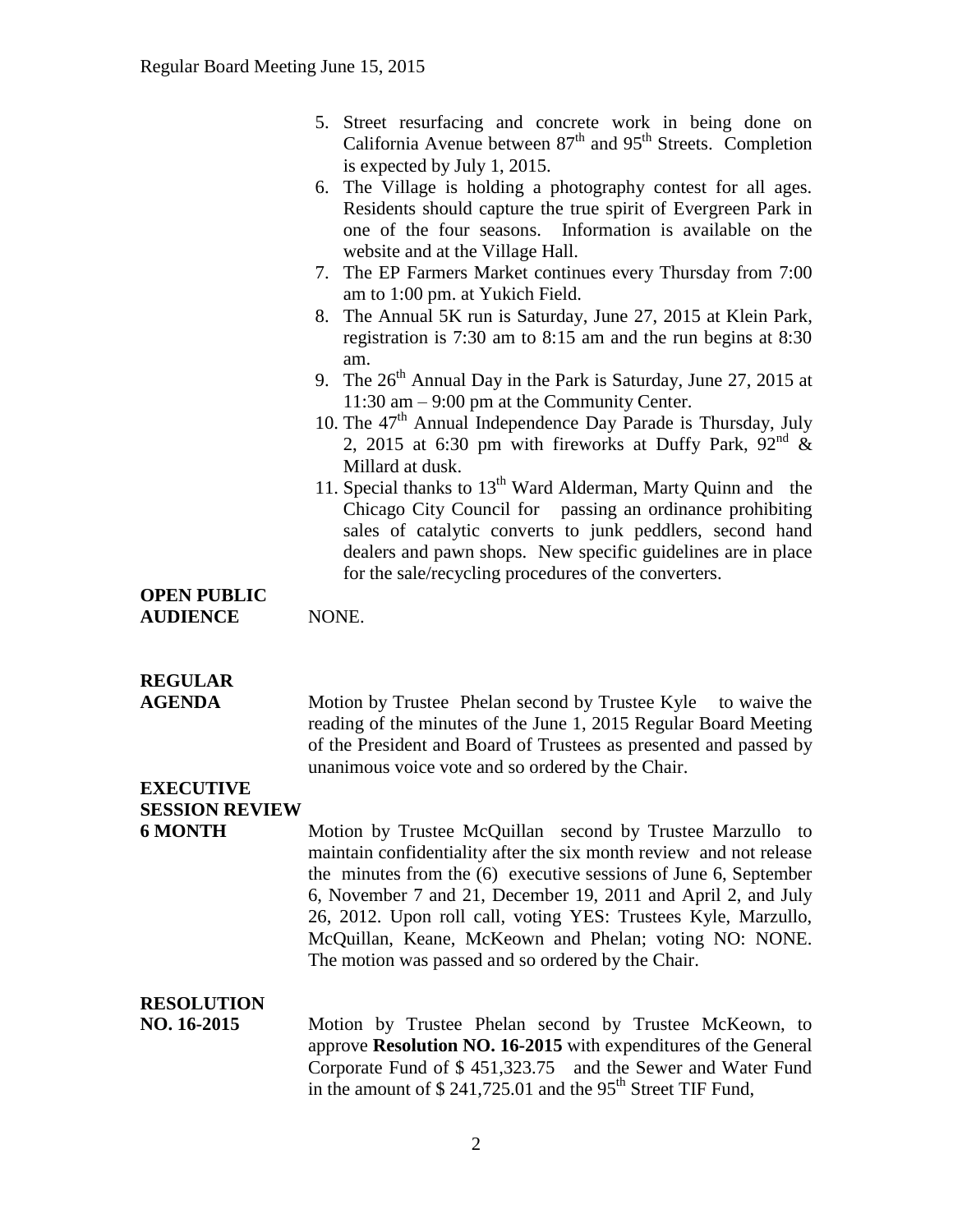\$ 275.76 and the Capital Improvement Funds, \$3,553.10 and Street Bond Fund \$ 50,430.00 for a total of \$ 747,307.62. Upon roll call, voting YES: Trustees Marzullo, McQuillan, Keane, McKeown, Phelan and Kyle; voting NO: NONE. The motion was passed and so ordered by the Chair.

# **VILLAGE TREASURER'S**

**REPORT** Motion by Trustee Marzullo second by Trustee McQuillan to approve the Village Treasurer's report for May 31, 2015 for information and file in the General Fund \$ 4,999,664.48 and \$ 2,894,637.09 in the Sewer and Water Fund approved as presented and passed by unanimous voice vote and so ordered by the Chair.

### **BUSINESS CERTIFICATES**

Motion by Trustee Kyle second by Trustee Keane to approve the business license application for **BANFIELD PET HOSPITAL**  to conduct veterinary services for small animals located inside of the Pet Smart located at 2603 W. 95<sup>th</sup> Street. Upon roll call, voting YES: Trustees McQuillan, Keane, McKeown, Phelan, Kyle and Marzullo; voting NO: NONE. The motion was passed and so ordered by the Chair.

Motion by Trustee Marzullo second by Trustee Phelan to approve the business license application for **VITAMIN WORLD** located at 9204 S. Western Avenue to conduct retail sales of prepackaged vitamins and supplements. Upon roll call, voting YES: Trustees Keane, McKeown, Phelan, Kyle, Marzullo and McQuillan; voting NO: NONE. The motion was passed and so ordered by the Chair.

# **ORDINANCE**

**NO. 12-2015** Motion by Trustee Phelan second by Trustee McKeown to approve **ORDINANCE NO. 12-2014 "AN ORDINANCE AMENDING SECTION 3-58, FEES AND LIMITATIONS, OF CHAPTER 3, ALCOHOLIC LIQUOR, of THE EVERGREEN PARK MUNICIPAL CODE."** The Chair explained this ordinance increases the number of liquor licenses. He added a request for an outdoor patio area from the new Red Palm restaurant is being combined with this ordinance request.

> The Chair added due to the increase in outdoor patio requests from businesses he would like specific hours of operation including serving times and music etc. to be established by a new ordinance. Upon roll call, voting YES: Trustees McQuillan, McKeown, Phelan, Kyle and Marzullo; voting NO: NONE. The motion was passed and so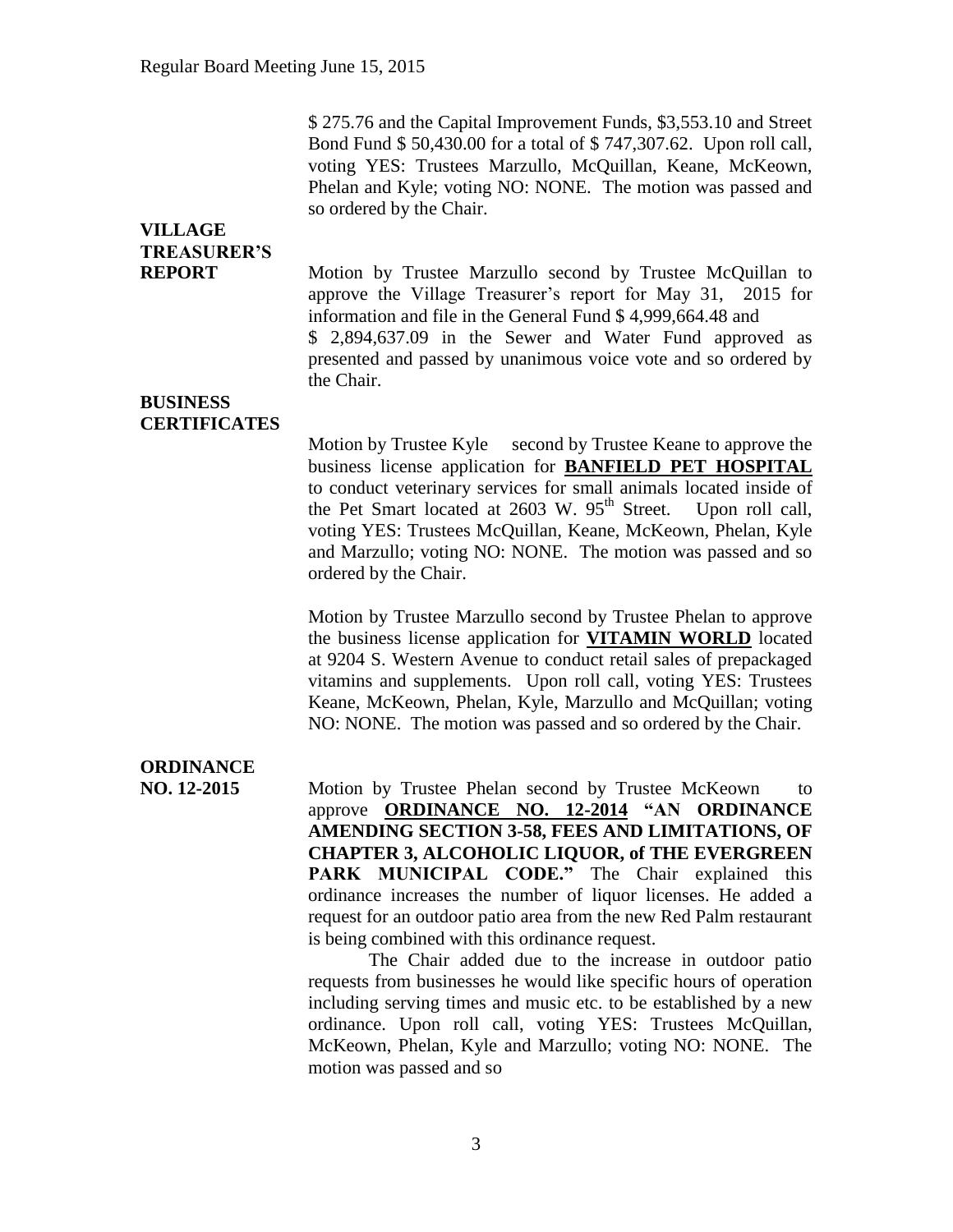### **ORDINANCE**

| NO. 13-2015 | Motion by Trustee Kyle second by Trustee Marzullo to approve         |
|-------------|----------------------------------------------------------------------|
|             | Ordinance No. 13-2015, "AN ORDINANCE PPROPOSING                      |
|             | THE ESTABLISHMENT OF SPECIAL SERVICE AREA                            |
|             | NO. 2 BY THE VILLAGE OF EVERGREEN PARK FOR                           |
|             | DEMOLITION AND SITE IMPROVEMENTS FOR THE                             |
|             | EVERGREEN PLAZA PROPERTY, PROVIDING FOR A                            |
|             | PUBLIC HEARING, AND OTHER PROCEDURES IN                              |
|             | <b>CONNECTION THEREWITH.</b> " The Chair explained this will         |
|             | establish a special service area (SSA). It also allows governments   |
|             | to issue bonds for public improvements. The bonds are repaid         |
|             | from a specific levy on the land within the SSA. This is for the     |
|             | Plaza area only and will not impact any other residential properties |
|             | in the Village.                                                      |
|             | The Chair noted there will be a public hearing held on               |
|             | Monday, July 13, 2015 at 2:00 p.m. in Council Chambers and the       |
|             | hearing is open to the public. Upon roll call, voting YES: Trustees  |
|             | Phelan, Kyle, Marzullo, McQuillan and McKeown; voting NO:            |
|             | NONE. The motion was passed and so ordered by the Chair.             |

**IDOT 10 YR.**

**AGREEMENT** Motion by Trustee McKeown second by Trustee Phelan to approve the **"Approval of Intergovernmental Agreement with the Illinois Department of Transportation for routine maintenance of state routes for the period of July 1, 2015 through June 30, 2025.**" Upon roll call, voting YES: Trustees Kyle, Marzullo, McQuillan, Keane, McKeown and Phelan; voting NO: NONE. The motion was passed and so ordered by the Chair.

# **SALE OF 9544**

**ST. LOUIS AVE.** Motion by Trustee Phelan second by Trustee Kyle to approve the request from the Mayor and the Building Commissioner to sell the property located at 9544 S. St. Louis after the current demolition is completed. The property will be sold for new single family homes. Upon roll call, voting YES: Trustees Marzullo, McQuillan, Keane, McKeown, Phelan and Kyle; voting NO: NONE. The motion was passed and so ordered by the Chair.

### **SOUTHWEST CONFERENCE OF MAYORS DUES**

Motion by Trustee McQuillan second by Trustee Keane to approve the request from the Chair to approve annual dues for the Southwest Conference of Mayors and Managers in the amount of \$5,000. The Chair noted the paving work on California and the sidewalks on  $91<sup>st</sup>$  Street are being funded 80% through this organizations use of federal monies. The Village is paying 20% of this project. Upon roll call, voting YES: Trustees Marzullo,